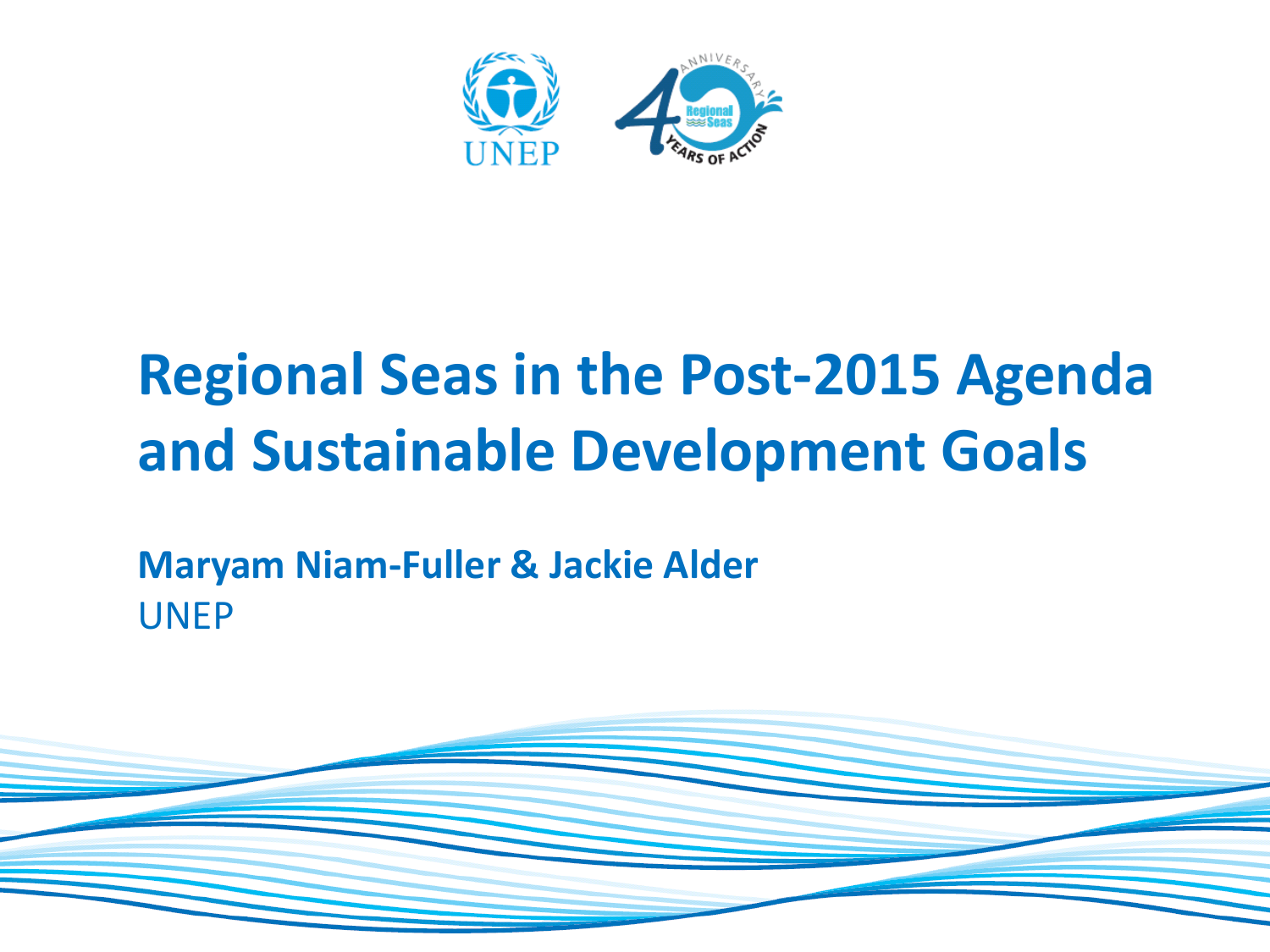

**Goal**: Conserve and sustainably use the ocean, seas and marine resources for sustainable development

#### **Targets**

Cover broad areas:

- Pollution of all kinds (14.1)
- Habitats, Ecosystems, MPAs (14.2, 14.5)
- Ocean Acidification (14.3)
- Fisheries overfishing/stock restoration, IUU, destructive, subsidies (14.4, 14.6, 14b)
- Economic benefits SIDS, LDCs, small scale fishers (14.7, 14b)
- Knowledge and technology transfer (14.a)
- Legal UNCLOS, regional &international regimes (14.c)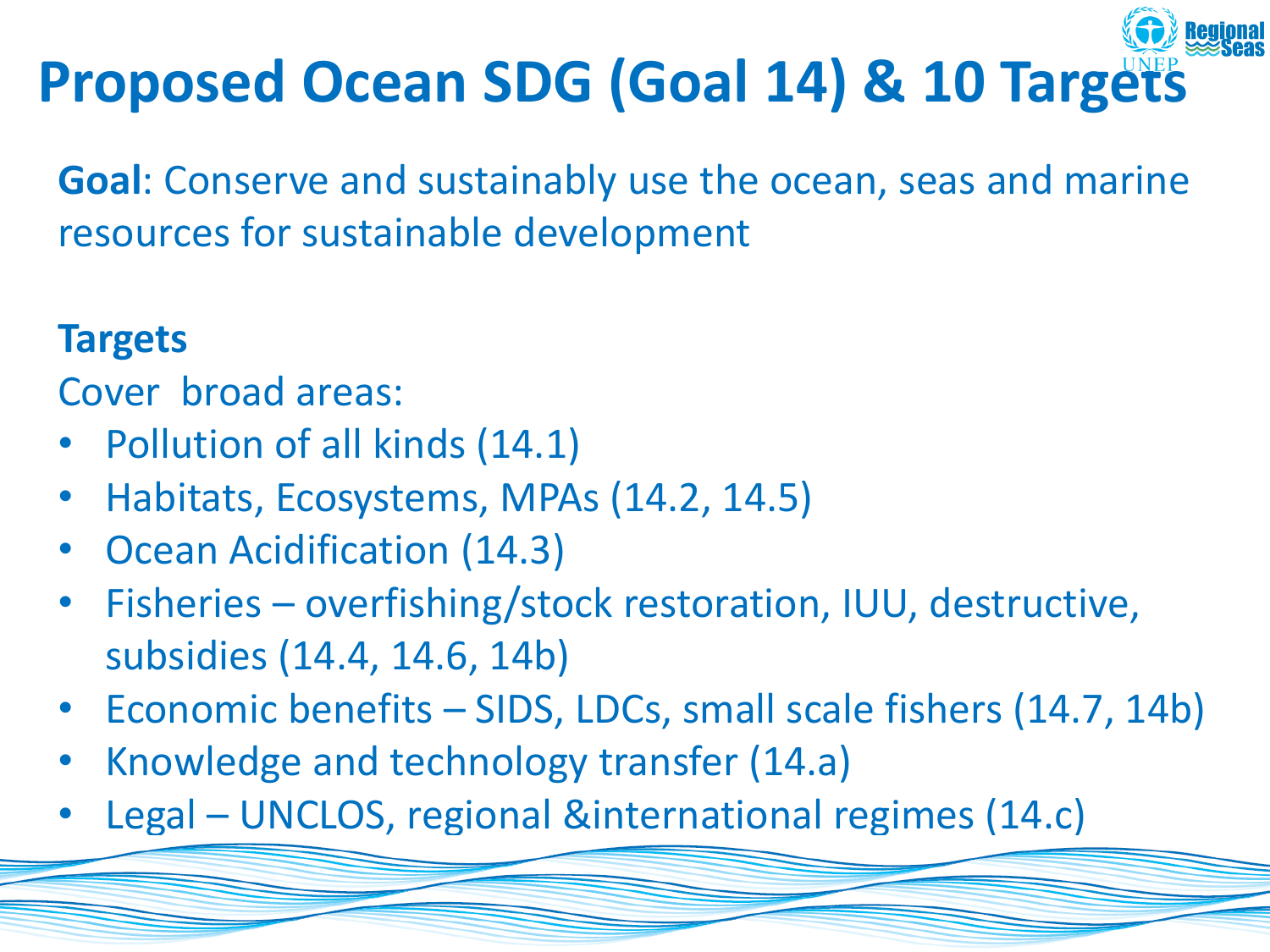

## **Post-2105 Agenda and SDGs and Regionalism**

Future We Want outcome document:

- Oceans figured prominently
- Regional dimension of sustainable development and working at regional level acknowledged
- Regional organizations urged to assist capacity building, regional agreements and arrangement, information exchange, best practices
- SDG for Oceans, Target 14c. Specifies regional regimes for the conservation and sustainable use of oceans and their resources and their  $\frac{3}{3}$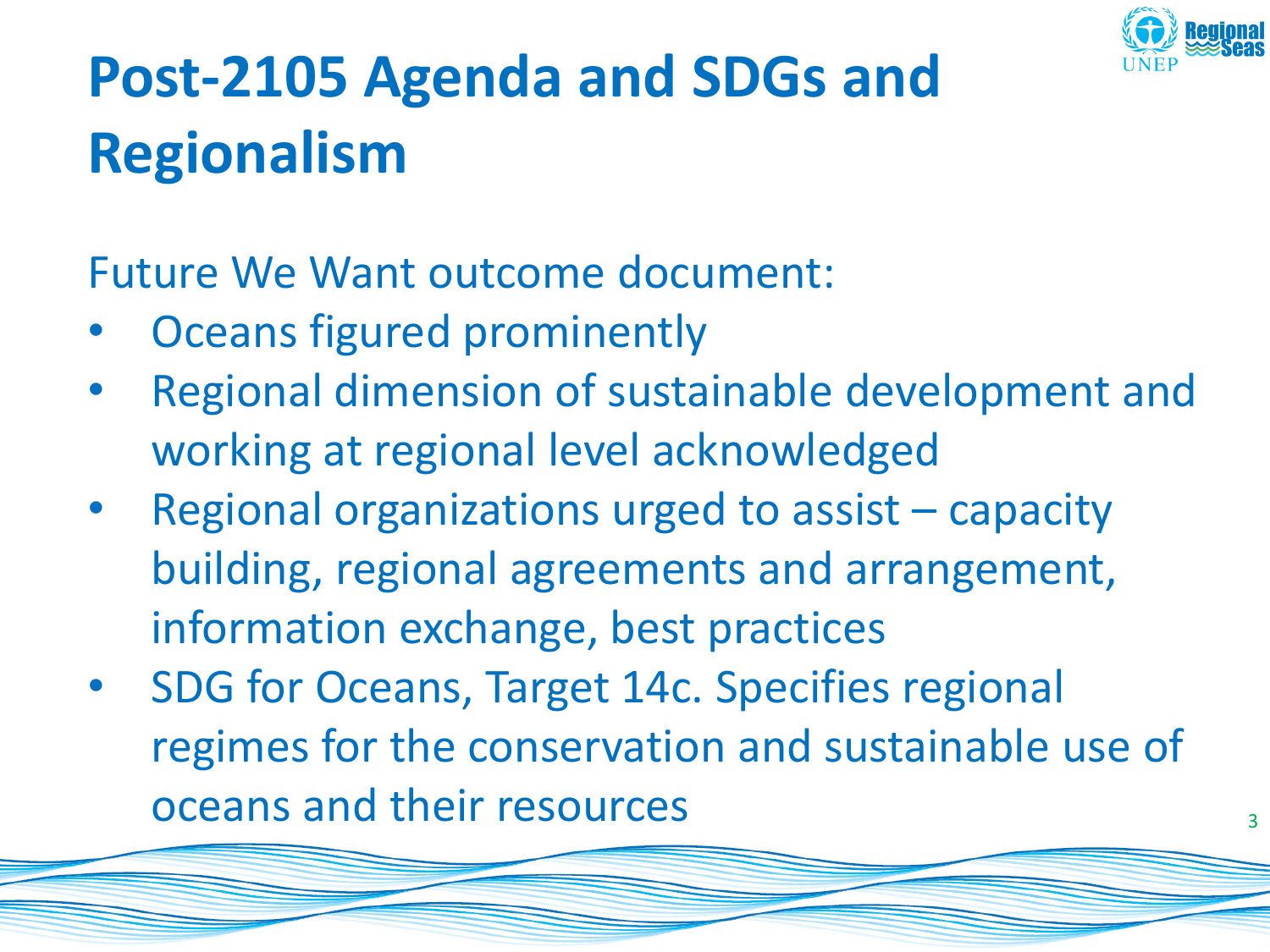

## **Post-2105 Agenda and SDGs – Role of the Regional Seas**

4 Key Considerations:

- 1. How can RS best assist in translating ocean targets linked to trans-boundary cooperation and implementation into nationally appropriate agendas and actions?
- 2. How can RS better deliver technology transfer?
- 3. How can RS support member states in leveraging different types of finance beyond overseas development assistance: domestic and international public and private finance mechanisms?
- 4. How can RS state of the environment reporting be used to contribute to monitoring, reporting and accountability for the Ocean SDG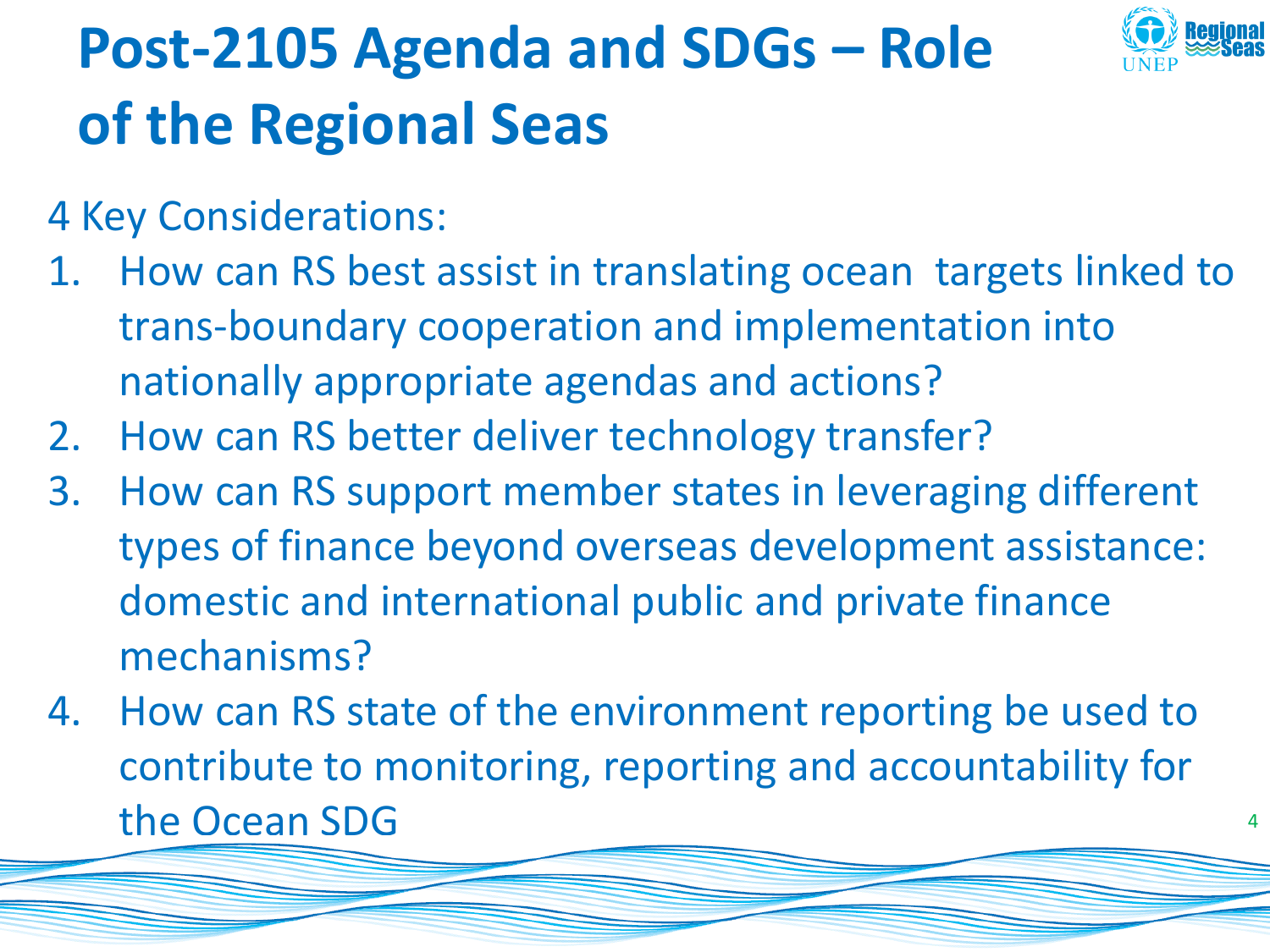

- 1) Translating ocean targets linked to trans-boundary cooperation into nationally appropriate agendas & actions
- *Pollution*: LBS protocols; setting regional targets; defining indicators;
- *Habitats & Ecosystems* including MPAs: SPAW protocols; ecosystem approach and improved resilience
- *Sustainable Tourism*: support to programmes such as Green Fins for coral reef tourism
- *Legal aspects*: support ratification of protocols and their implementation; strengthening compliance committees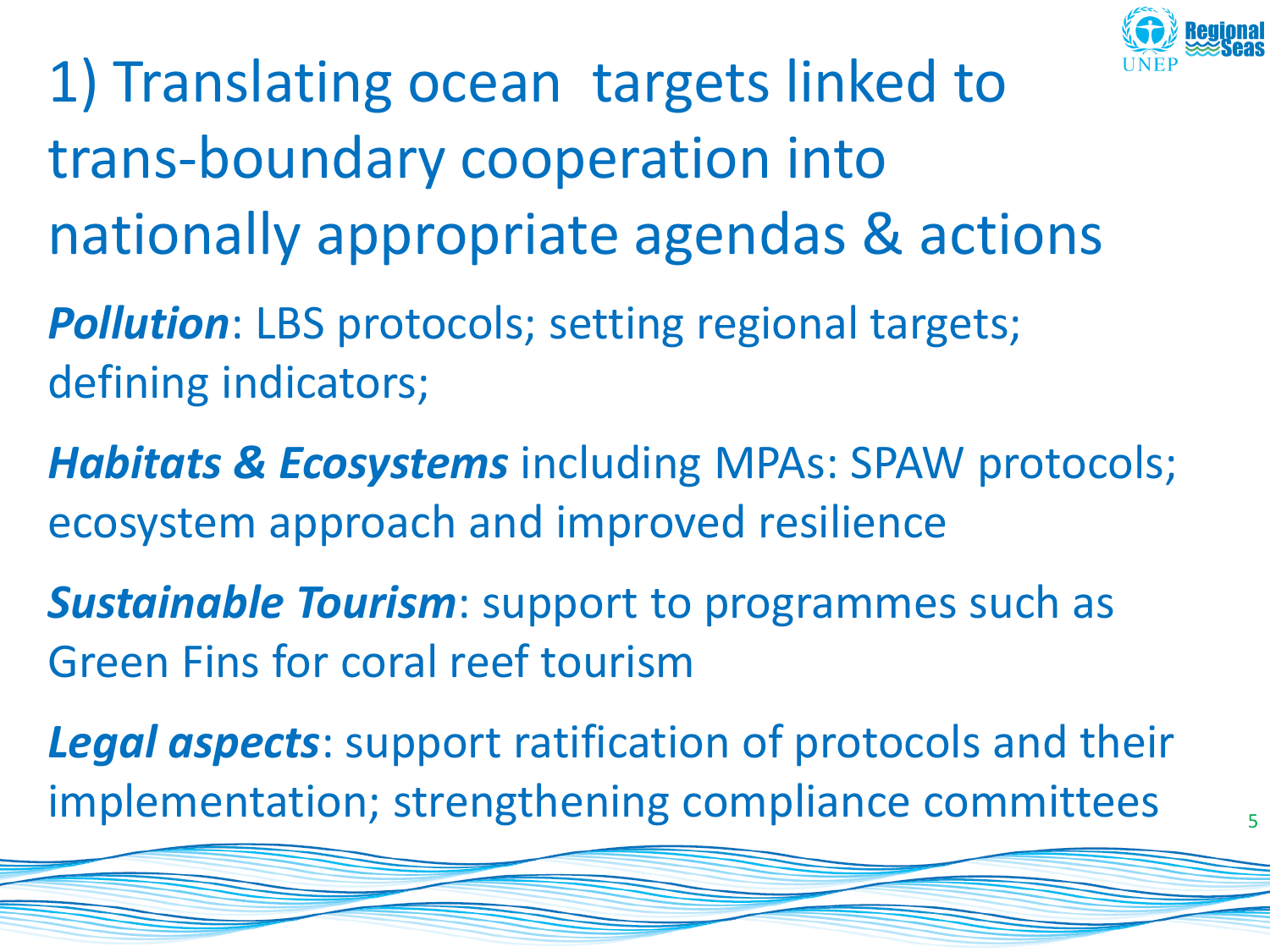

6

# 2) How can RS better deliver technology transfer?

- Strengthen knowledge sharing platforms
- Improve the capacity and knowledge of Science & Technology communities within RS
- Enhance the use of information tools for sound decision making
- Advance science-to-policy dialogues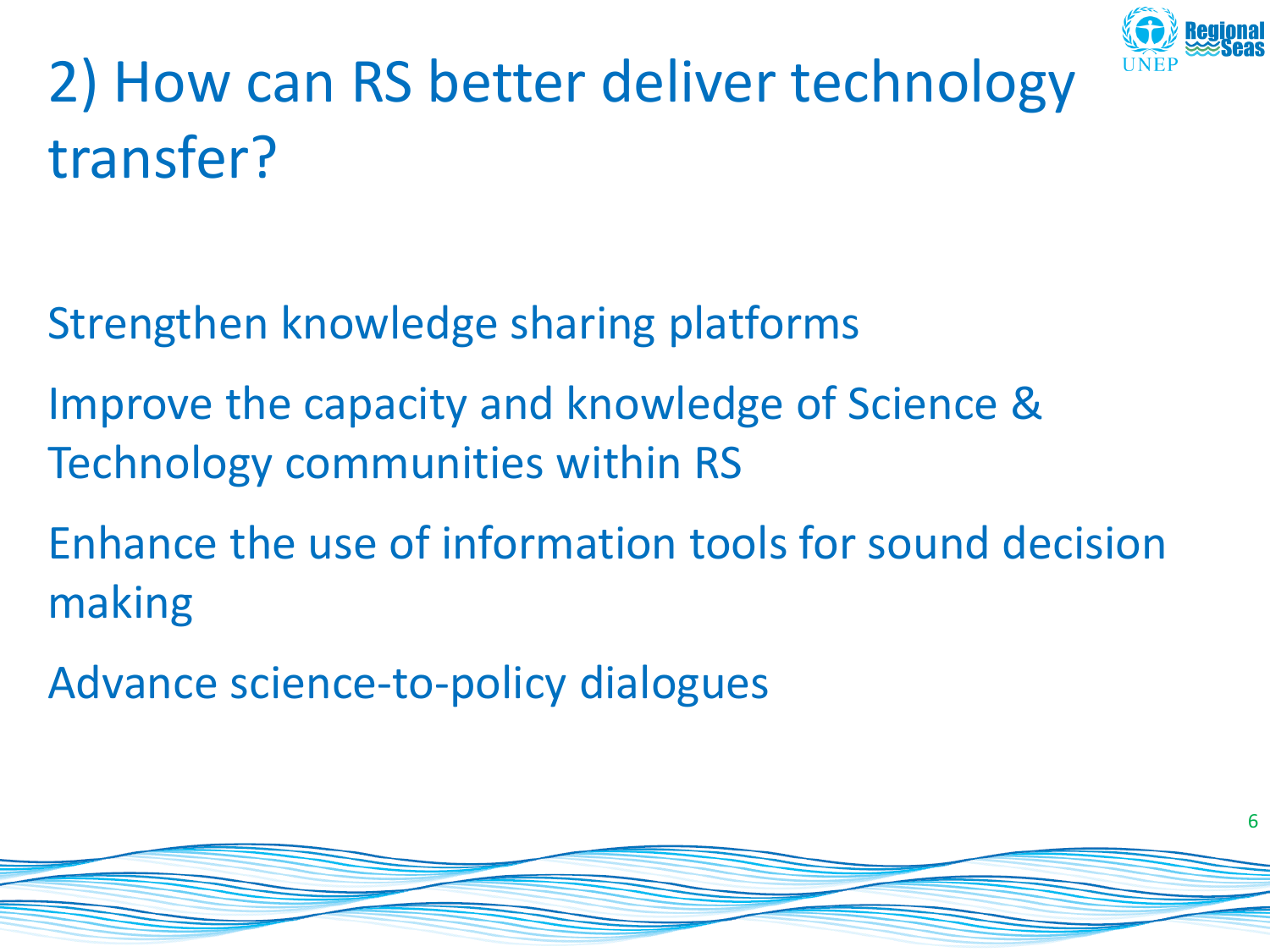

3) Leveraging different types of finance: domestic and international public and private finance mechanisms?

Developing innovative financing mechanisms

- Green Economy/Blue Growth
- Ecosystem Services Valuation
- Partnerships and linking to existing partnerships